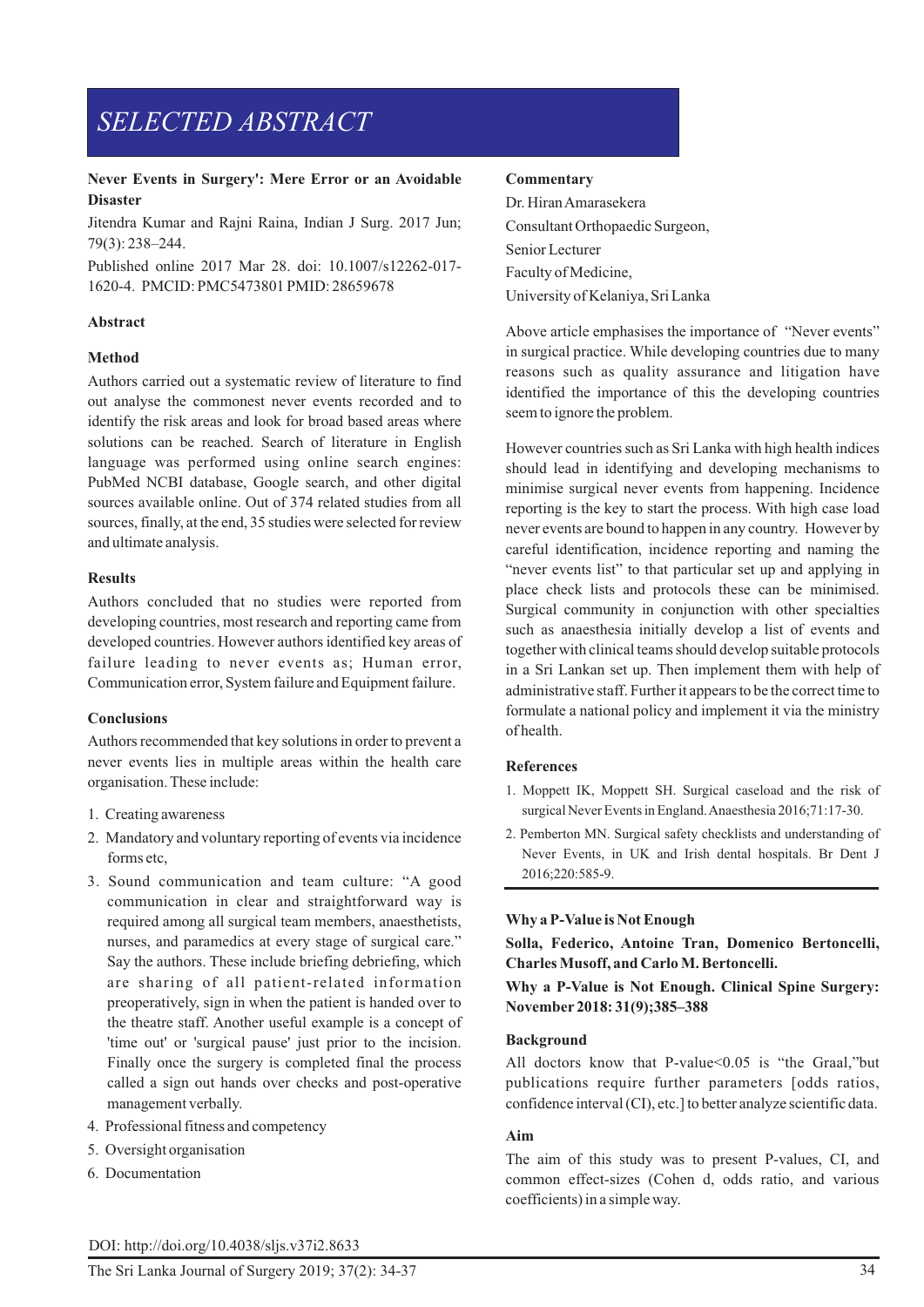## **Description**

The P-value is the probability, when the null hypothesis is true (eg, no difference or no association), of obtaining a result equal to or more extreme than what we actually observed. Simplistically, P-value quantifies the probability that the result is due to chance. It does not measure how big the association or the difference is. The CI on a value describes the probability that the true value is within a given range. A 95% CI means that the CI covers the true value in 95 of 100 performed studies. The test is significant if the CI does not include the null hypothesized difference or association (eg, 0 for difference). The effect-sizes are quantitative measures of the strength of a difference or association. If the P-value is < 0.05 but the effect size is very low, the test is statistically significant but probably, clinically not so.

### **Conclusions**

Scientific publications require more parameters than a Pvalue. Statistical results should also include effect sizes and CIs to allow for a more complete, honest, and useful interpretation of scientific findings.

### **Commentary**

Dr. Dileepa Ediriweera, Senior Lecturer, Faculty of Medicine, University of Kelaniya, Sri Lanka

This article highlights the importance of reporting effect sizes and confidence intervals to provide more meaningful and interpretable scientific findings. The P value indicates the incompatibility of observed data with a null hypothesis. The P value only quantifies the probability that the results is due to chance when the null hypothesis is true. However, it does not quantify the compatibility with the alternative hypothesis and does not quantify the effect size or clinical importance of the scientific finding. A P value can become very small when the sample sizes, measurement precision and data uniformity are high. Further, labelling results as "statistically significant" and "not significant" based on a predefined limit (i.e. 0.05) has mislead scholars to think P value as a binary variable rather than a continuous variable (eg. can we consider a  $P = 0.049$  better than P=0.051 to arrive at a decision?). This approach could halt publishing "insignificant" results. In medicine, clinical significance is could be more important than a P value under 0.05. Effect sizes provide quantitative measures for the strength of statistical relationship between variables. This will allow understanding whether the difference is both statistically and clinically significant. Commonly used statistics to measure effect sizes include Odds Ratio, Correlation Coefficient, Coefficient of Determination and Regression Coefficients. Therefore, scientific results should also include effect sizes along with their confidence intervals to provide more meaningful and interpretable scientific findings.

# **Mechanical and oral antibiotic bowel preparation versus no bowel preparation for elective colectomy (MOBILE): a multicentre, randomised, parallel, single-blinded trial**

Laura Koskenvuo, Taru Lehtonen, Selja Koskensalo, Suvi Rasilainen, Kai Klintrup, Anu Ehrlich et al.

The Lancet, August 08, 2019

doi.org/10.1016/S0140-6736(19)31269-3

## **Background**

Decreased surgical site infections (SSIs) and morbidity have been reported with mechanical and oral antibiotic bowel preparation (MOABP) compared with no bowel preparation (NBP) in colonic surgery. Several societies have recommended routine use of MOABP in patients undergoing colon resection on the basis of these data. Our aim was to investigate this recommendation in a prospective randomised context.

### **Methods**

In this multicentre, parallel, single-blinded trial, patients undergoing colon resection were randomly assigned (1:1) to either MOABP or NBP in four hospitals in Finland, using a web-based randomisation technique. Randomly varying block sizes (four, six, and eight) were used for randomisation, and stratification was done according to centre. The recruiters, treating physicians, operating surgeons, data collectors, and analysts were masked to the allocated treatment. Key exclusion criteria were need for emergency surgery; bowel obstruction; colonoscopy planned during surgery; allergy to polyethylene glycol, neomycin, or metronidazole; and age younger than 18 years or older than 95 years. Study nurses opened numbered opaque envelopes containing the patient allocated group, and instructed the patients according to the allocation group to either prepare the bowel, or not prepare the bowel. Patients allocated to MOABP prepared their bowel by drinking 2 L of polyethylene glycol and 1 L of clear fluid before 6 pm on the day before surgery and took 2 g of neomycin orally at 7 pm and 2 g of metronidazole orally at 11 pm the day before surgery. The primary outcome was SSI within 30 days after surgery, analysed in the modified intention-to-treat population (all patients who were randomly allocated to and underwent elective colon resection with an anastomosis) along with safety analyses. The trial is registered with ClinicalTrials.gov, NCT02652637, and EudraCT, 2015–004559–38, and is closed to new participants.

# **Findings**

Between March 17, 2016, and Aug 20, 2018, 738 patients were assessed for eligibility. Of the 417 patients who were randomised (209 to MOABP and 208 to NBP), 13 in the MOABP group and eight in the NBP were excluded before undergoing colonic resection; therefore, the modified intention-to-treat analysis included 396 patients (196 for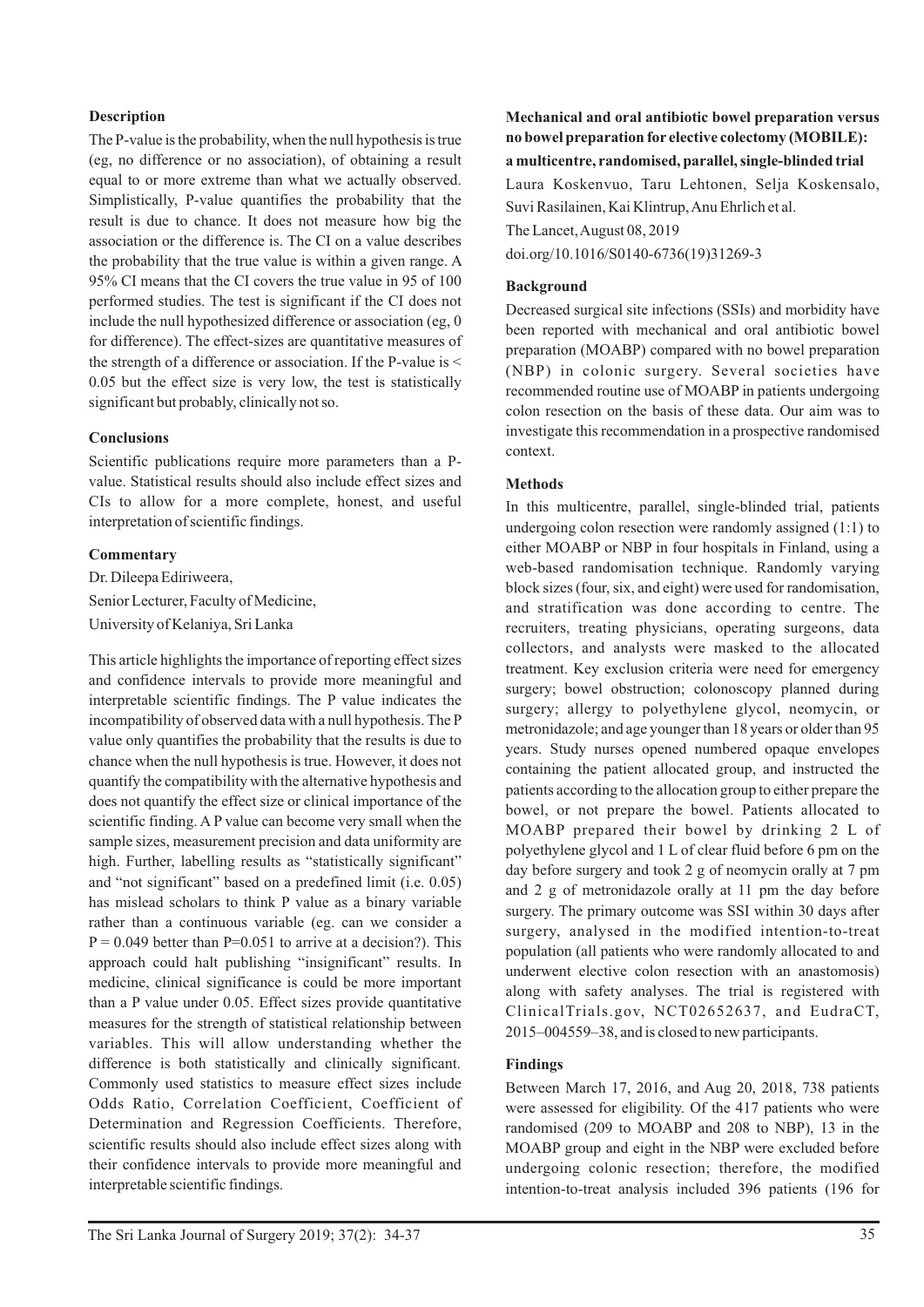MOABP and 200 for NBP). SSI was detected in 13 (7%) of 196 patients randomised to MOABP, and in 21 (11%) of 200 patients randomised to NBP (odds ratio 1·65, 95% CI  $0.80 - 3.40$ ; p= $0.17$ ). Anastomotic dehiscence was reported in 7 (4%) of 196 patients in the MOABP group and in 8 (4%) of 200 in the NBP group, and reoperations were necessary in 16  $(8\%)$  of 196 compared with 13  $(7\%)$  of 200 patients. Two patients died in the NBP group and none in the MOABP group within 30 days.

### **Interpretation**

MOABP does not reduce SSIs or the overall morbidity of colon surgery compared with NBP. We therefore propose that the current recommendations of using MOABP for colectomies to reduce SSIs or morbidity should be reconsidered.

# **Commentary**

Dr. Dakshitha Wickramasinghe, Lecturer in Surgery, Department of Surgery, Faculty of Medicine, University of Colombo, Sri Lanka.

Although mechanical and oral antibiotic bowel preparation (MOABP) has been historically favoured before elective colorectal surgery, there has been a reluctance to use this routinely. This is due to the unpleasantness of the preparation, the physiological derangements it causes, the recommendations of Enhanced Recovery After Surgery (ERAS) programs to minimize bowel preparation and the lack of convincing evidence regarding its benefit.

There have been conflicting conclusions in several metaanalyses. A meta-analysis by Rollins et al. failed to identify a benefit of mechanical bowel preparation on anastomotic leak rates, surgical site infection (SSI), intra-abdominal collection, reoperation, hospital length of stay or mortality . The same authors in 2019, however, have identified a benefit of reducing SSI, anastomotic leak, and 30-day mortality when mechanical bowel preparation was combined with oral antibiotics . When compared to MOABP, oral antibiotics alone provided similar benefits in SSI and anastomotic leaks . However, the findings of Toh et al contradict the advantage of antibiotic-alone bowel preparation .

The present study is a large, multi-center trial and the first prospective randomized trial focussing on the effect of MOABP on SSI and other complications. Similar to some of the previous meta-analysis , this study failed to demonstrate any benefit regarding the primary and secondary endpoints. One of the main limitations was that the study was underpowered to identify the difference in SSI, where they estimated an eight percent difference but found only a four percent difference. The overall complication rate, however, is a more relevant endpoint and was similar in the two groups.

Some surgeons favour mechanic bowel preparation for laparoscopic colonic resections claiming a loaded colon is more challenging to manipulate laparoscopically. Others prefer mechanical bowel preparation for anterior resections to minimize contamination during the anastomosis. Several large surgical societies continue to recommend MOABP because of the benefit shown regarding SSI and overall complications. These decisions and recommendations may need revisiting with the availability of new evidence.

# **References**

- 1. Ljungqvist, O., M. Scott, and K.C. Fearon, Enhanced Recovery After Surgery: A Review. JAMA Surg, 2017. 152(3): p. 292-298.
- 2. Rollins, K.E., H. Javanmard-Emamghissi, and D.N. Lobo, Impact of mechanical bowel preparation in elective colorectal surgery: A meta-analysis. World J Gastroenterol, 2018. 24(4): p. 519-536.
- 3. Rollins, K.E., et al., The Role of Oral Antibiotic Preparation in Elective Colorectal Surgery: A Meta-analysis. 2019. 270 (1): p. 43-58.
- 4. Toh, J.W.T., et al., Association of Mechanical Bowel Preparation and Oral Antibiotics Before Elective Colorectal Surgery With Surgical Site Infection: A Network Meta-analysisBowel Preparation and Oral Antibiotics Before Elective Colorectal SurgeryBowel Preparation and Oral Antibiotics Before Elective Colorectal Surgery. JAMA Network Open, 2018. 1(6): p. e183226-e183226.
- 5. Koskenvuo, L., et al., Mechanical and oral antibiotic bowel preparation versus no bowel preparation for elective colectomy (MOBILE): a multicentre, randomised, parallel, single-blinded trial. The Lancet.

# **The evolution of acute burn care – retiring the split skin graft.**

JE Greenwood

## **Abstract**

The skin graft was born in 1869 and since then, surgeons have been using split skin grafts for wound repair. Nevertheless, this asset fails the big burn patient, who deserves an elastic, mobile and robust outcome but who receives the poorest possible outcome based on donor site paucity. Negating the need for the skin graft requires an autologous composite cultured skin and a material capable of temporising the burn wound for four weeks until the composite is produced.

A novel, biodegradable polyurethane chemistry has been used to create two such products. This paper describes the design, production, optimisation and evaluation of several iterations of these products. The evaluation has occurred in a variety of models, both in vitro and in vivo, employing Hunterian scientific principles, and embracing Hunter's love and appreciation of comparative anatomy. The process has